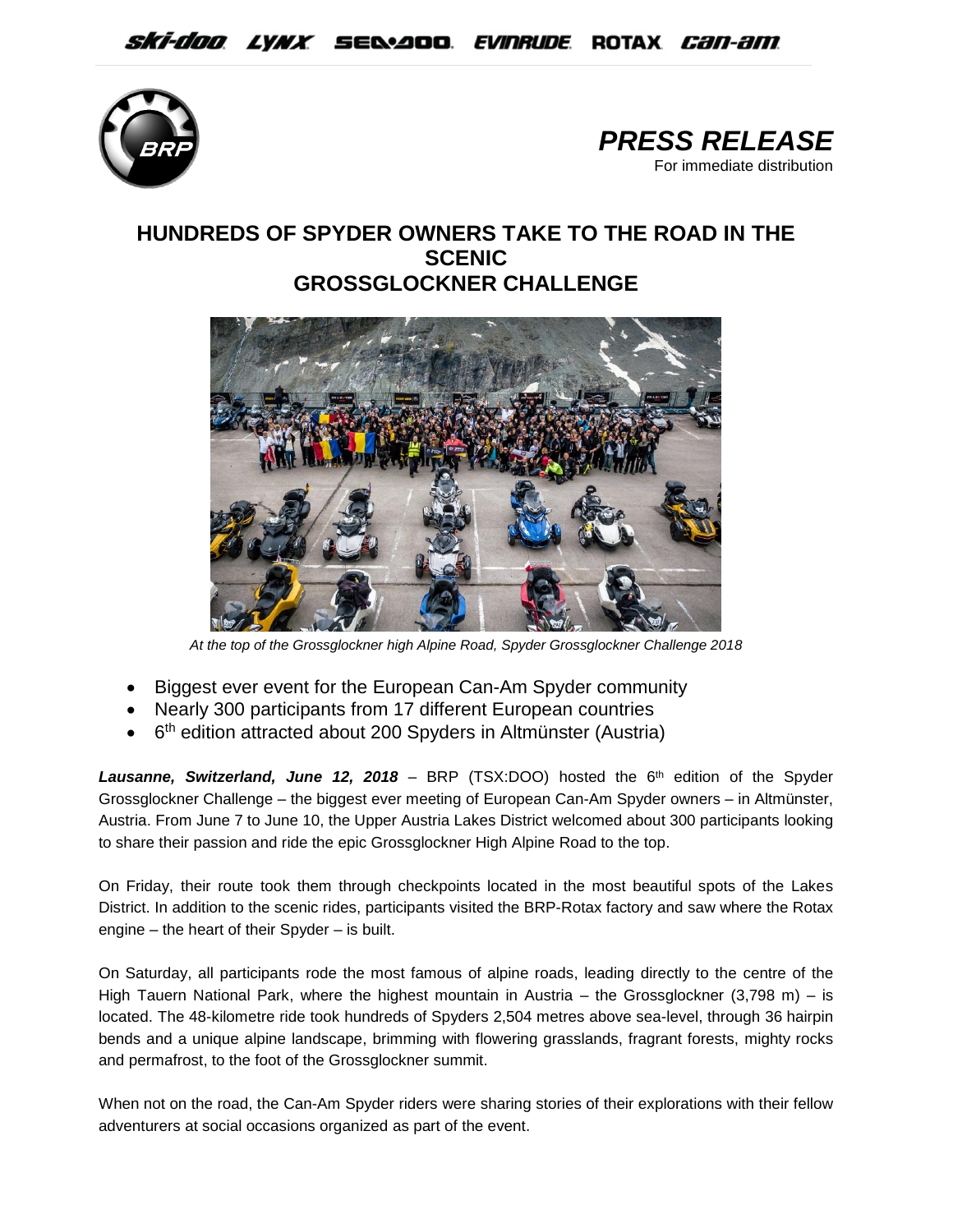"At this sixth edition of this spectacular event, we hosted many new enthusiastic riders who came to enjoy the experience of the beautiful Austrian landscapes and to share the passion of riding Spyder vehicles together with the community. We were pleased to see the interest of the riders in visiting the BRP-Rotax factory which builds the exceptionally capable engines for the Can-Am Spyder vehicles, designed for adventure travel," mentioned Milos Laznicka, Regional General Manager Central & Eastern Europe.

For additional information, follow the [Facebook Event Page](https://www.facebook.com/events/1561190197232636/?active_tab=discussion) or on social media with the hashtag #ImARyder. For technical information, visit [www.brp-world.com.](http://www.brp-world.com/)

## **About BRP**

We are a global leader in the world of powersports vehicles and propulsion systems built on over 75 years of ingenuity and intensive consumer focus. Our portfolio of industry-leading and distinctive products includes Ski-Doo and Lynx snowmobiles, Sea-Doo watercraft, Can-Am onand off-road vehicles, Evinrude and Rotax marine propulsion systems as well as Rotax engines for karts, motorcycles and recreational aircraft. We support our lines of product with a dedicated parts, accessories and clothing business to fully enhance your riding experience. With annual sales of CA\$4.5 billion from over 100 countries, our global workforce is made up of around 10,000 driven, resourceful people.

## [www.brp.com](http://www.brp.com/)

@BRPNews

Ski-Doo, Lynx, Sea-Doo, Evinrude, Rotax, Can-Am, Spyder, and the BRP logo are trademarks of Bombardier Recreational Products Inc. or its affiliates. All other trademarks are the property of their respective owners.

-30-

**For information about the event**: **Maksym Ivanenko** Manager - Marketing EMEA Distributors Tel: +420.232.007.011 maksym.ivanenko@brp.com

**For information about Can-Am Spyder: Brian Manning** Can-Am Spyder Public Relations Tel: +1.913.424.9709 [Brian.Manning@brp.com](mailto:Brian.Manning@brp.com)

**Corporate press contact: Magali Valence** Manager - External Communications Tel: [+1.450.532.6155](tel:%2B1.450.532.6155) [Magali.Valence@brp.com](mailto:Magali.Valence@brp.com)